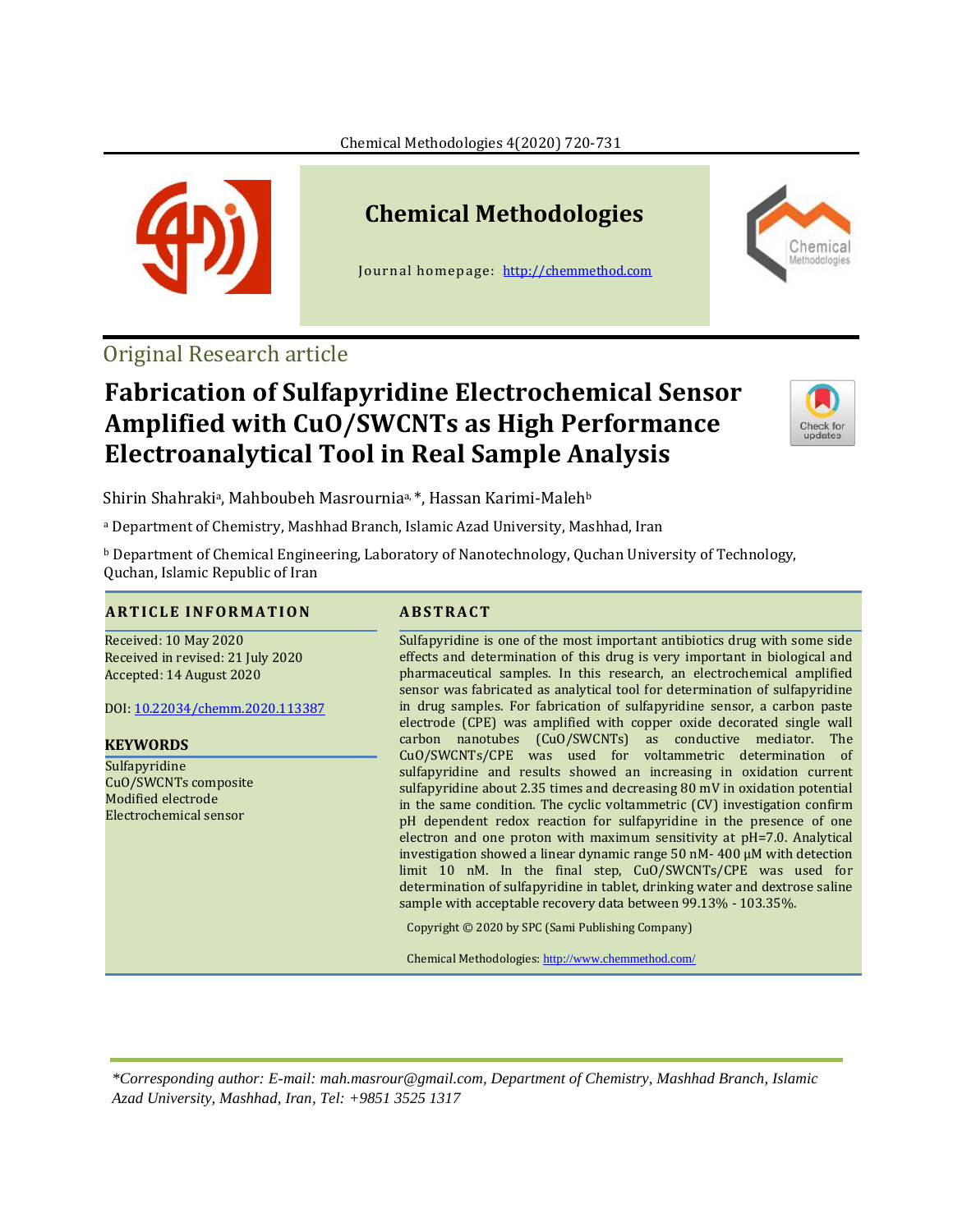#### **Graphical Abstract**



### **Introduction**

Sulfapyridine is one of the sulfonamide antibiotic category drugs that divided in bacteriostatic antibiotics drug categories [1-3]. Sulfapyridine is used to treat gram-positive and negative bacteria [4]. There is an important risk of agranulocytosis after taking of sulfapyridine and determination of this drug in biological samples are very important [5]. Therefore, many of research works focused on design and fabrication high sensitive analytical tools for determination of sulfapyridine in real samples [6-10].

In between of analytical approach in determination of sulfapyridine, electroanalytical systems showed more advantages between researchers due to many advantages of them such as easy fabrication, non-toxic analysis procedure and low cost [11-20]. On the other hand, the possibility of modifying and increasing the efficiency of electrochemical sensors using different intermediaries has created a high diversity for the use of this type of analysis system [21-30]. In recent years, electrochemical sensors have rapidly replaced other analytical methods in the analysis of various pharmaceutical and food compounds [31-40]. Nanomaterials such metal nanoparticles, carbon-based nanostructures, quantum dots and nanoporous created a new approach in all of sciences [41-52]. High conductivity of nanomaterials is one of important properties of them that helps nanomaterials for using in improving sensitivity of electrochemical sensors [53-62]. In between, metal oxide decorated CNTs showed high conductivity and very interesting catalytic effect for fabrication of electrochemical sensors due to high surface area and high conductivity of CNTs [17, 63].

In this research, a new electrochemical sensor design and fabricated as analytical tool for determination of sulfapyridine as an antibiotic drug. For amplification of sensor, CuO/SWCNTs was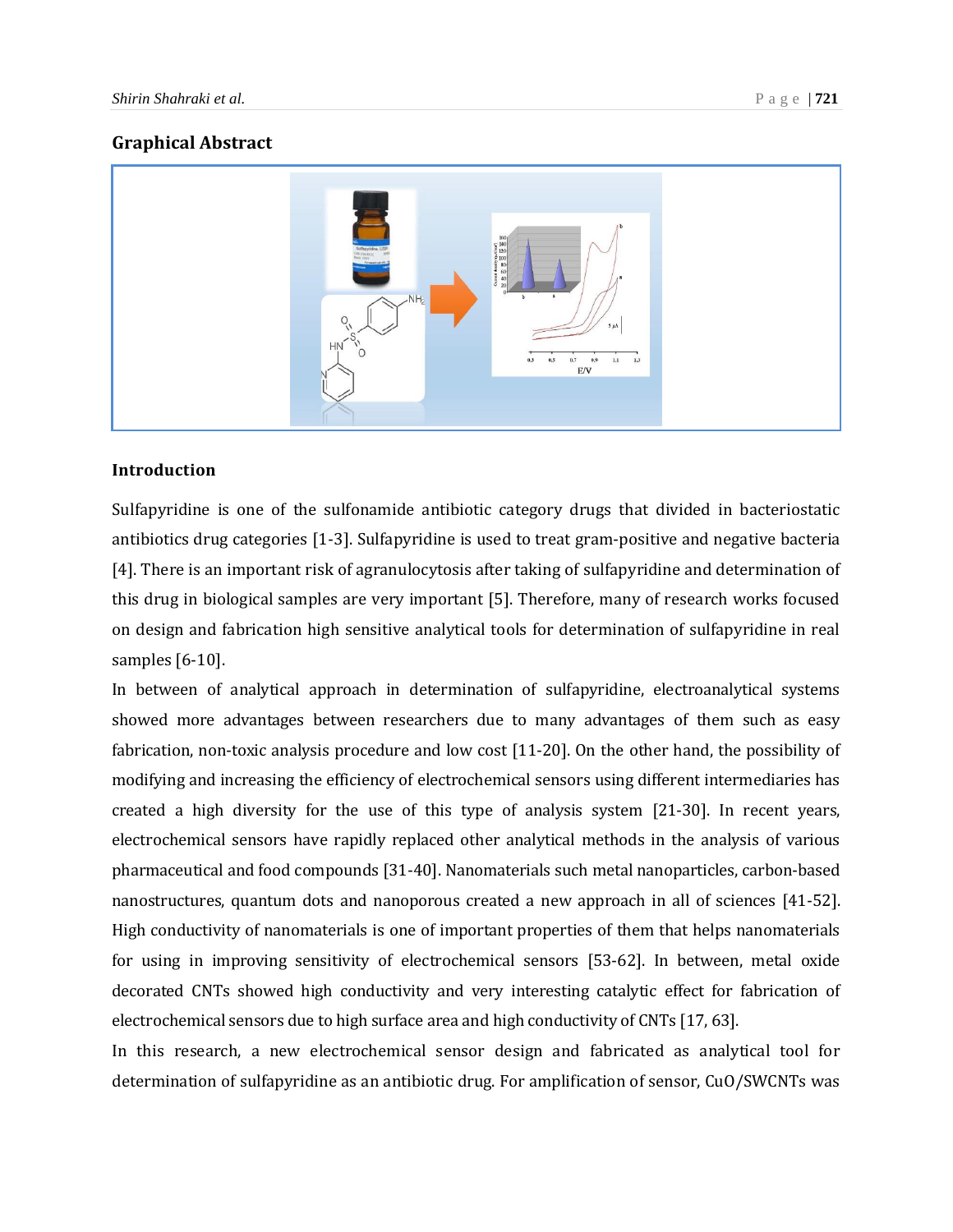synthesized by a simple precipitation method and results showed powerful ability of synthesized nanocomposite for improving sensor ability in analytical application. Compared to CPE, the CuO/SWCNTs/CPE facilitated the electron transfer rate in the drug redox process and was used as a high-conductivity sensor in the analysis of the sulfapyridine in the real sample.

#### **Experimental**

#### **Instruments and compounds**

Sulfapyridine with high purity (>99%) was purchased from Sigma-Aldrich and used for preparation stock solution (0.01 M) by dissolving 0.025 g drug powder into 10 mL phosphate buffer solution (PBS) pH=7.0. Copper(II) acetate (98%), acetic acid (>99%), sodium hydroxide (97%) was purchased from Merck and SWCNTs-COOH was purchased from Sigma-Aldrich and used for synthesis of CuO/SWCNTs nanocomposite. Phosphoric acid was purchased from acros and used for preparing of PBS. For electrochemical investigation the ivium-vertex instrument was used and all of reported data are based Ag/AgCl/KCl potential as reference electrode. The CuO/SWCNTs nanocomposite was characterized by FESEM instrument model Mira-3-XMU.

#### **Synthesis of CuO/SWCNTs nanocomposite**

For synthesis of CuO/SWCNTs nanocomposite, 2.5 gr SWCNTs-COOH + 2 mL acetic acid + 600 mL copper(II) acetate (0.2 M) was added into beaker ultrasonic bath for 45 min. The mixture was heated at 100 °C under stirring condition for 45 min. After boiling of solution, 30 mL sodium hydroxide (8.0 M) was added to beaker and heating was continuous for 2 h. The sample was filtered and dried at 70 °C for 24 h.

#### **Fabrication of CuO/SWCNTs/CPE**

For fabrication of CuO/SWCNTs/CPE, 80 mg CuO/SWCNTs nanocomposite + 920 mg graphite powder were mixed in mortar and pestle in the presence of 15 mL diethyl ether. Solvent evaporated in room temperature and obtained mixture was convert to paste by adding 13 drop paraffin oil [63].

#### **Real sample preparation**

Dextrose saline and drinking water were spiked by different concentration of sulfapyridine and directly used for real sample analysis. The sulfapyridine tablet was powder in mortar and pestle and dissolved in PBS. After filtration, the solution was diluted by PBS and used for real sample analysis.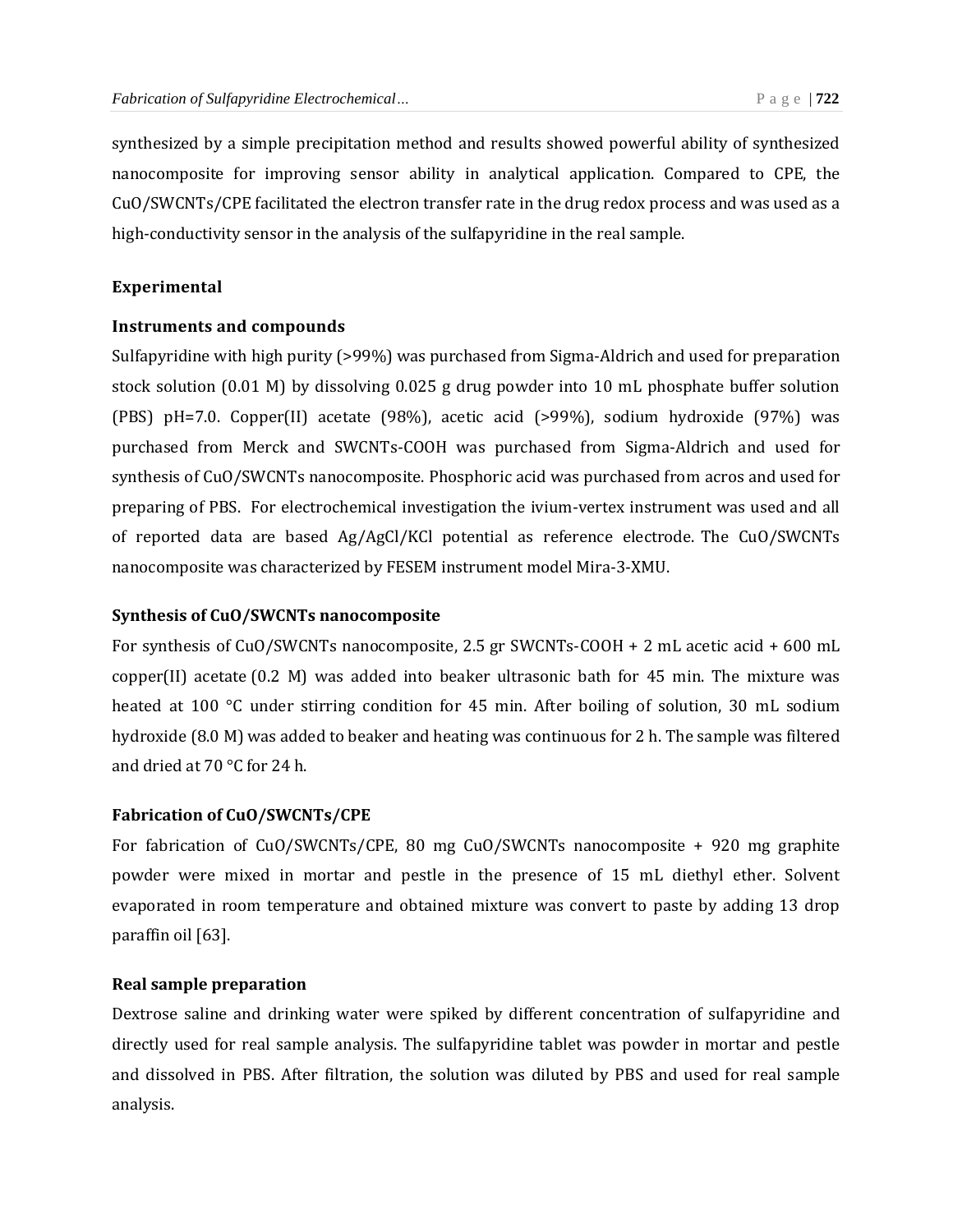#### **Results and discussion**

#### **Characterization of CuO/SWCNTs nanocomposite**

The morphological properties and elemental ratio of synthesized CuO/SWCNTs nanocomposite was characterized by FESEM and EDS methods (Figure 1a-b).

| A                                                                                                                                   | Elt | Line | Int   | Error  | W%     | B |
|-------------------------------------------------------------------------------------------------------------------------------------|-----|------|-------|--------|--------|---|
|                                                                                                                                     | C   | Ka   | 162.0 | 3.5348 | 46.93  |   |
|                                                                                                                                     | 0   | Ka   | 96.4  | 3.5348 | 20.99  |   |
|                                                                                                                                     | Cu  | Ka   | 133.0 | 0.4995 | 32.08  |   |
| <b>MIRA3 TESCAN</b><br><b>SEM HV: 15.0 kV</b><br>WD: 13.18 mm<br><b>INTERNATION</b><br>Det: SE<br>500 nm<br><b>SEM MAG: 75.0 kx</b> |     |      |       |        | 100.00 |   |

**Figure 1.** FESEM (A) and EDS (B) results relative to synthesized CuO/SWCNTs nanocomposite

FESEM image is presence in Figure 1a. and clearly confirm decoration of CuO nanoparticles at surface of SWCNTs. On the other hand, Figure 1b. data clearly confirm high purity of CuO/SWCNTs nanocomposite due to presence of C, O and Cu elements.

#### **Electrochemical investigation**

Scheme 1. shows redox reaction of sulfapyridine at surface of electrode [64]. According to this Scheme, pH of solution is one of the important factor in electrochemical response of sulfapyridine. Therefore, pH factor was optimized by recording cyclic voltammograms of 500 µM sulfapyridine in the 5.0<pH<9.0 (Figure 2 inset). The negative shift in oxidation potential of sulfapyridine with linear equation  $E = -0.0632$  pH + 1.3212 ( $R^2 = 9971$ ) confirm suggested mechanism in Scheme 1.



**Scheme 1.** Suggested mechanism for redox reaction of sulfapyridine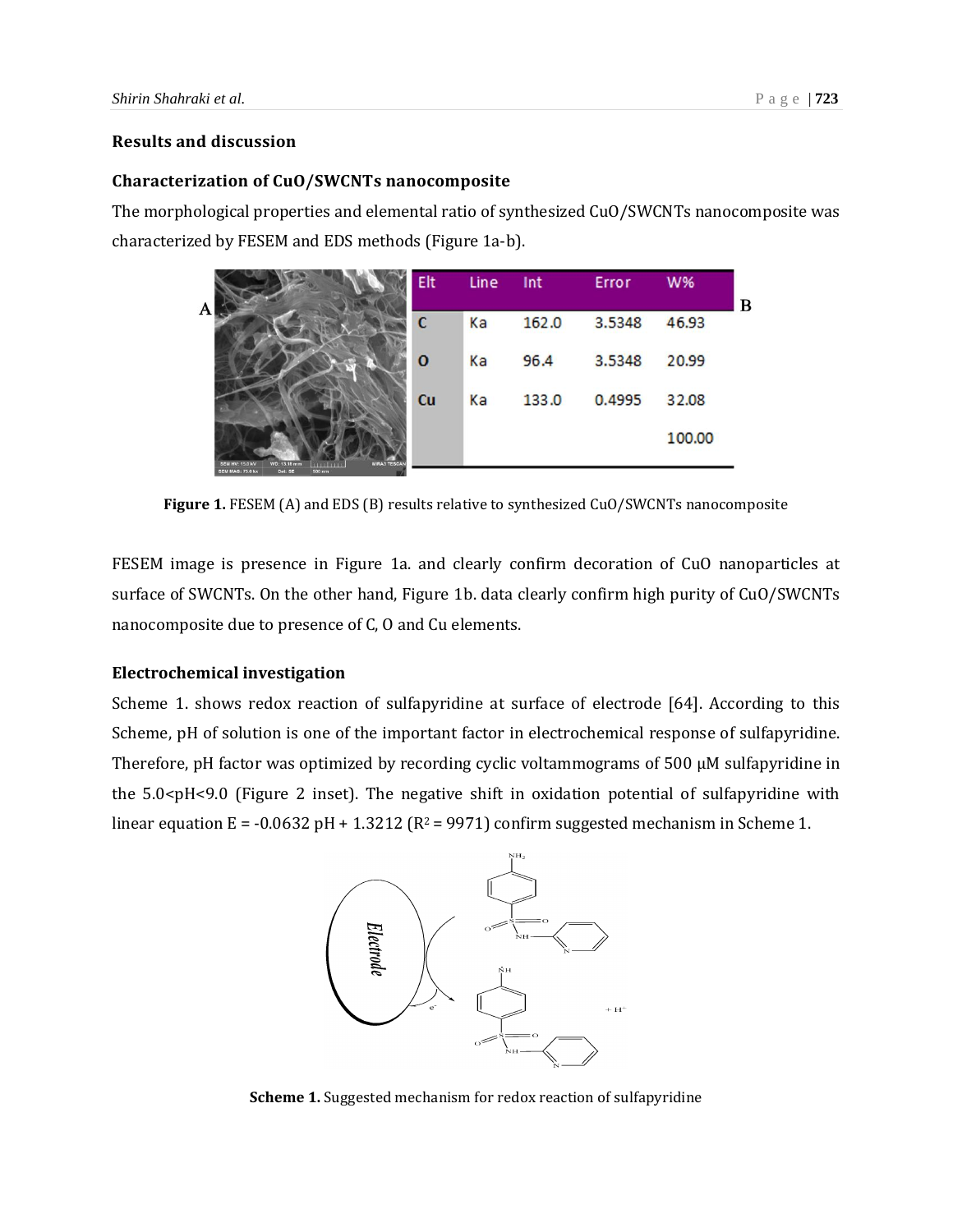

**Figure 2.** E-pH curve for electro-oxidation of 500 µM sulfapyridine. Inset) CV 500 µM sulfapyridine at different pH values

Redox signal of sulfapyridine was recorded at surface of CPE (Figure 3 curve a) and CuO/SWCNTs/CPE (Figure 3 curve b) and oxidation current and potential of sulfapyridine compared at surface of two electrodes. Oxidation currents 10.9 µA and 25.7 µA with oxidation potential 960 mV and 880 mV were detected for electro-oxidation of sulfapyridine at surface of CPE and CuO/SWCNTs/CPE respectively. As can be seen, with modification of CPE with CuO/SWCNTs nanocomposite the oxidation current of sulfapyridine was improved 2.35 times and oxidation potential of sulfapyridine was facilitate about 80 mV to negative values, respectively.



**Figure 3**. Cyclic voltammogram of 500 µM sulfapyridine at surface of a) CPE and b) CuO/SWCNTs/CPE. Inset, relative current density data

On the other hand, with modification of CPE with CuO/SWCNTs nanocomposite, active surface area (using solution containing  $[Fe(CN)_6]^{3-7/4}$  and Randles-Sevcik equation) of CPE was increased from 0.14 cm<sup>2</sup> to 0.18 cm<sup>2</sup> and conductivity results are presence in Figure 3. inset (Current density data). This point confirm high conductivity of nanomaterials in modification of bare electrodes [65-74]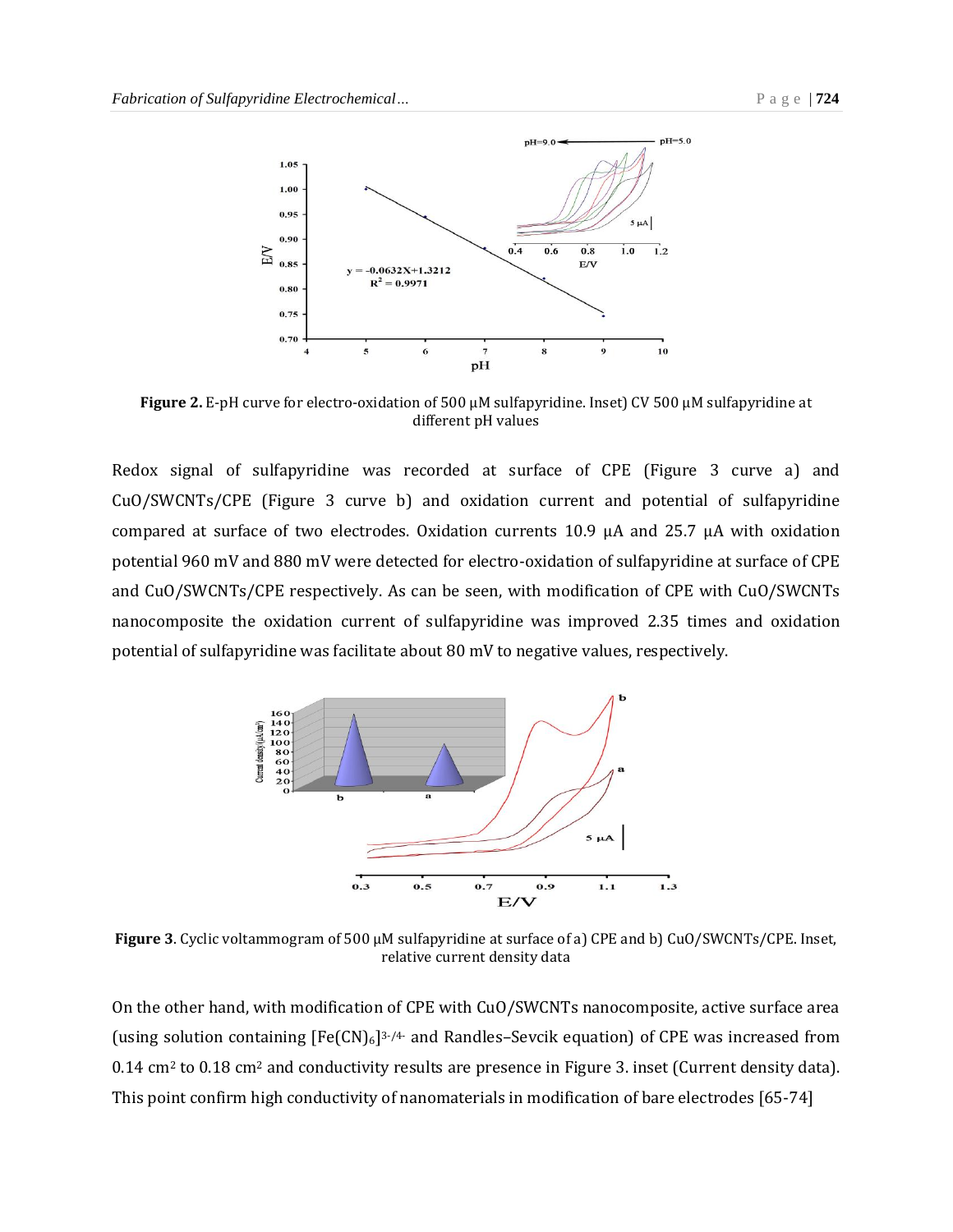The linear sweep voltammograms of 500  $\mu$ M sulfapyridine with scan rates 15.0, 30.0, 50.0 and 100 mV/s were recorded at surface of CuO/SWCNTs/CPE (Figure 4). A linear relation with equation I = 3.5025  $v^{1/2}$  + 10.4600 (R<sup>2</sup> = 0.9931) confirm diffusion control process [75-83] for electro-oxidation of sulfapyridine at surface of CuO/SWCNTs/CPE.



**Figure 4.** I- ν 1/2 curve for electro-oxidation of 500 µM sulfapyridine. Inset) Linear sweep voltammograms of 500 µM sulfapyridine with scan rates a) 15.0, b) 30.0, c) 50.0 and d) 100 mV/s

The value of diffusion coefficient (D) of sulfapyridine at surface of CuO/SWCNTs/CPE was calculated by recording chronoamperograms of 300  $\mu$ M, 400  $\mu$ M and 500  $\mu$ M sulfapyridine (Figure 5a). Using Cottrell equation and recording slopes in Figure 5b, the value of D was calculated 5.93  $\times$ 10-5 cm2/s.

Stability of CuO/SWCNTs/CPE was check in the presence of 500  $\mu$ M sulfapyridine. Results showed a decreased about 90% in initial signal of 500 µM sulfapyridine after 30 days that confirm good stability of sensor for application in one month.



**Figure 5.** Chronoamperograms a) 300 μM, b) 400 μM and c) 500 μM sulfapyridine at surface of CuO/SWCNTs/CPE with applied potential 950 mV. Inset: Relative Cottrell's plots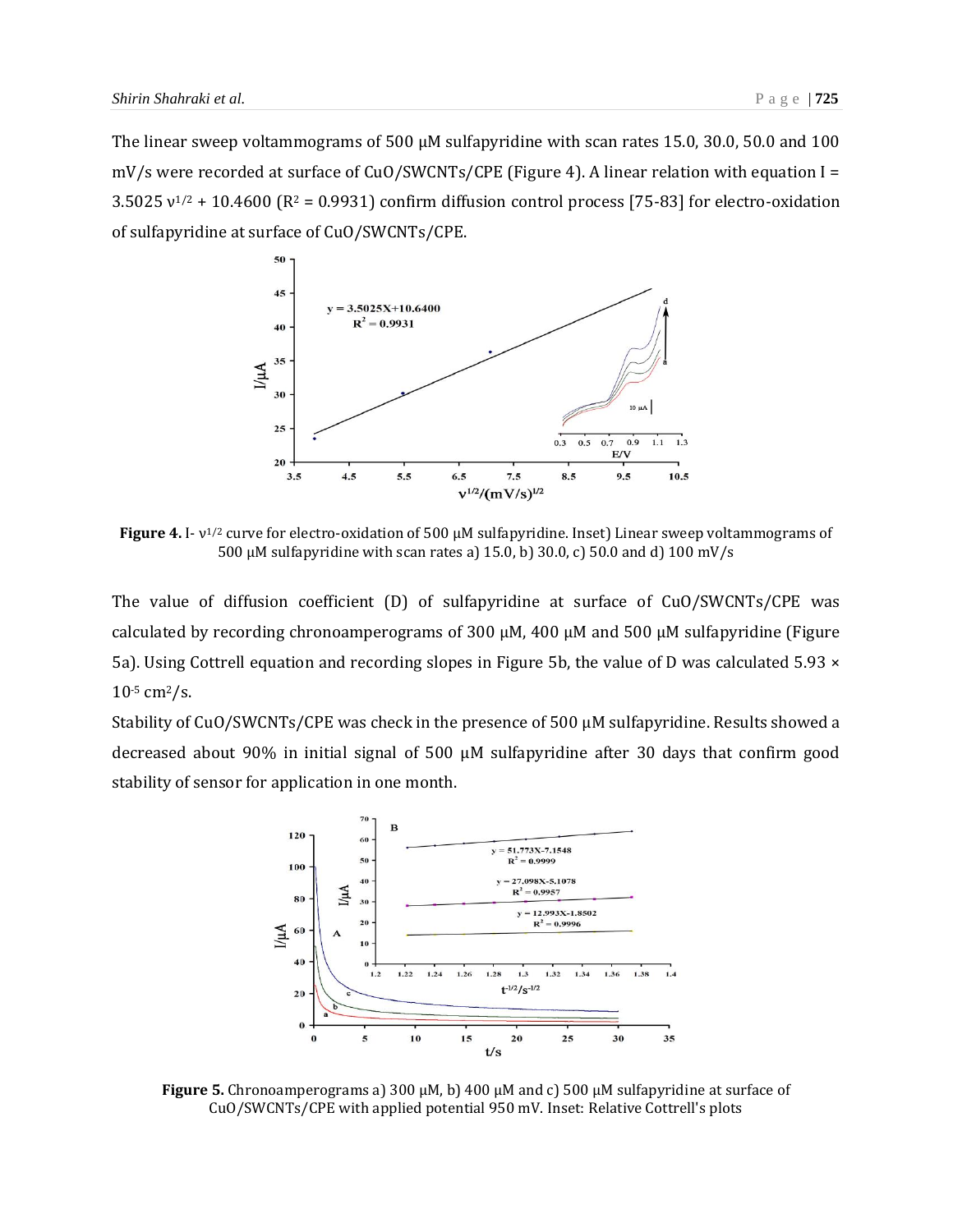Square wave voltammetric investigation showed a linear dynamic range (LDR) 50 nM- 400 µM for determination of sulfapyridine using CuO/SWCNTs/CPE as electroanalytical sensor with equation I  $= 0.1716$  C + 1.0507 (R<sup>2</sup> = 0.9952) and detection limit (LOD) of 10.0 nM (according to the definition of  $Y_{LOD} = Y_B + 3s_b$  [84]. These values of LOD and LDR compare with previous suggested electrochemical sensor in Table 1. and results display high performance ability of CuO/SWCNTs/CPE for determination of sulfapyridine compare to pervious suggested sensors. The reproducibility of CuO/SWCNTs/CPE was examined by replicate measurements of sulfapyridine by SWV method.

| Electrode    | <b>Mediator</b>               | LDR $(\mu M)$ | $LOD$ ( $\mu$ M) | Ref.   |
|--------------|-------------------------------|---------------|------------------|--------|
| Nickel foam  | Molecularly imprinted polymer | 0.59-1340     | 0.357            | $[85]$ |
| Carbon paste | Multi-walled carbon           | 5.96-161.07   | 0.049            | [86]   |
| electrode    | nanotubes                     |               |                  |        |
| Carbon paste | ZnO nanoparticle and 1-       | $0.09 - 400$  | 0.031            | [64]   |
| electrode    | butyl-2,3-dimethylimidazolium |               |                  |        |
|              | hexafluorophosphate           |               |                  |        |
| Carbon paste | CuO/SWCNTs                    | $0.05 - 400$  | 0.01             | This   |
| electrode    |                               |               |                  | work   |

**Table 1.** LOD and LDR results relative to suggested electrochemical sensors for determination of sulfapyridine

The recording data showed that the RSD% for 15 replicates determination of 50 μM and 100 μM of sulfapyridine were 2.2% and 3.2%, respectively. Furthermore, the repeatability of the CuO/SWCNTs/CPE was tested using four different CuO/SWCNTs/CPE for the analysis of 50  $\mu$ M sulfapyridine. The results showed a RSD% of 3.8% that indicate that CuO/SWCNTs/CPE has a good repeatability.

The selectivity of CuO/SWCNTs/CPE for determination of sulfapyridine was checked by comparing the current and potential before and after the addition of the some interferences with the acceptable error 5% in current and potential. The recording data confirmed that 1000-fold Li+, Na<sup>+</sup> and Br- and also 500-fold phenylalanine, methionine and glucose don't show any interference for analysis of sulfapyridine.

In this final step, ability of CuO/SWCNTs/CPE for determination of sulfapyridine in real sample was check using tablet and dextrose saline. The results are presence in Table 2. and acceptable recovery data between 99.13%-103.35% confirm high performance ability of CuO/SWCNTs/CPE for determination of sulfapyridine in real sample.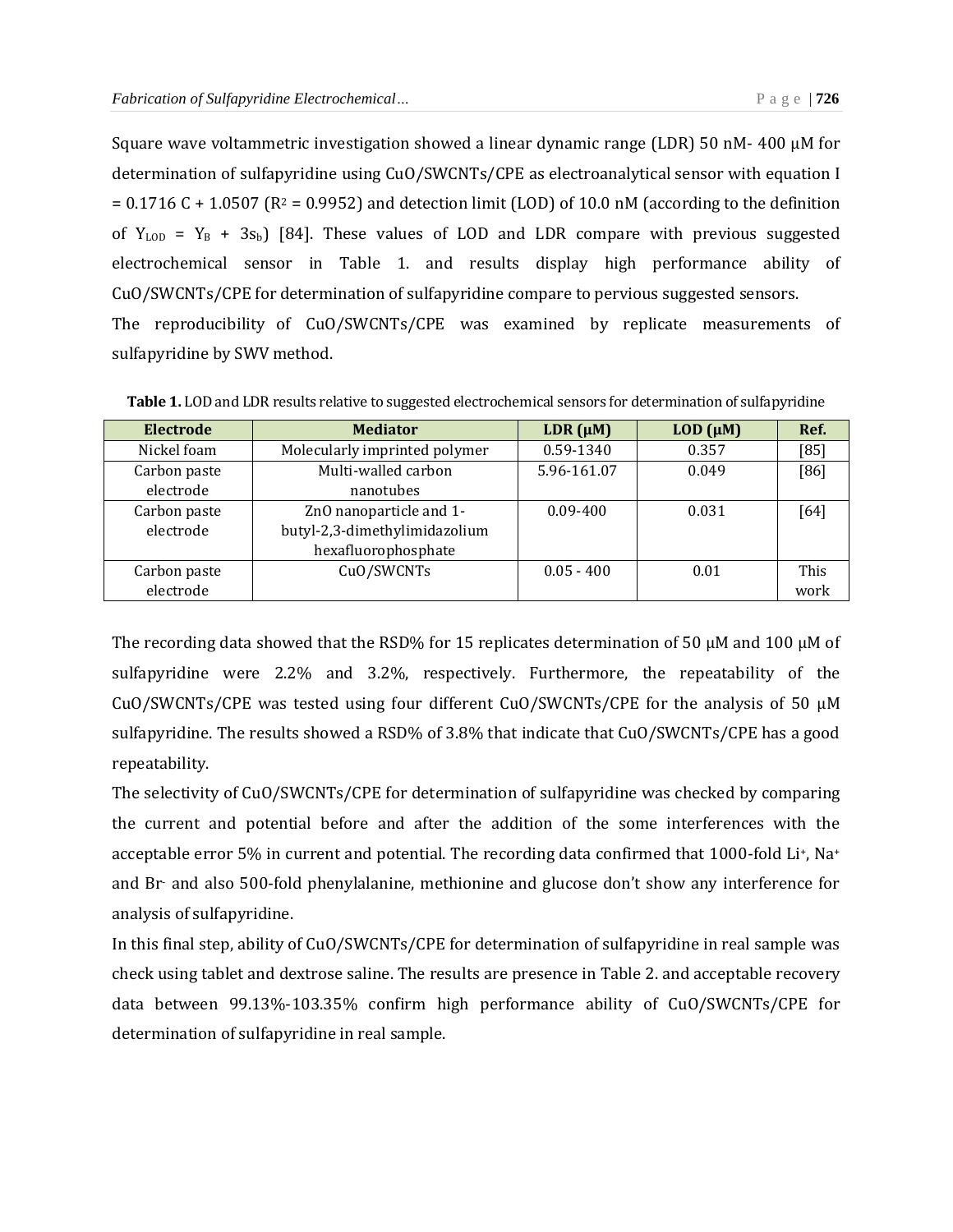| <b>Sample</b>   | Added $(\mu M)$ | Expected $(\mu M)$ | <b>Founded</b> (µM) | Recovery% |
|-----------------|-----------------|--------------------|---------------------|-----------|
| Tablet          | $- - -$         |                    | $2.11 \pm 0.23$     | $- - -$   |
|                 | 10.00           | 12.11              | $12.01 \pm 0.32$    | 99.17     |
| dextrose saline | $- - -$         | $- - -$            | $<$ LOD             | $- - -$   |
|                 | 20.00           | 20.00              | $20.67 \pm 0.83$    | 103.35    |
| Drinking water  | $- - -$         | $- - -$            | $<$ LOD             | $- - -$   |
|                 | 15.00           | 15.00              | $14.87 \pm 0.67$    | 99.13     |

**Table 2.** Real sample analysis data for determination of sulfapyridine

#### **Conclusion**

A new and powerful analytical tool was design and fabricated as electrochemical sensor for determination of sulfapyridine as an antibiotics drug. The CuO/SWCNTs/CPE was used for study redox reaction sulfapyridine and showed a linear dynamic range 50 nM- 400 µM with detection limit 10 nM. In addition, CuO/SWCNTs/CPE was showed good sensitivity for determination of sulfapyridine in tablet, drinking water and dextrose saline as real samples.

#### **Conflict of Interest**

We have no conflicts of interest to disclose.

#### **References**

- [1] Lorincz A.L., Pearson R.W. *Arch Dermatol.,* 1962, **85**:2
- [2] Long P.H. *JAMA.,* 1939, **112**:538
- [3] Kellow J.E., Borody T.J., Phillips S.F., Haddad A.C., Brown M.L. *Gastroenterology.,* 1986, **91**:396
- [4] van Dyke H.B., Greep R.O., Rake G., McKee C.M. *Proc. Soc. Exp. Bio. Med.,* 1939, **42**:410
- [5] Moreno V., Adnane A., Salghi R., Zougaghb M., Ríos A. *Talanta.,* 2019, **194**:357
- [6] Fischer C., Klotz U. *J. Chromatogr. B Biomed. Appl.,* 1978, **146**:157
- [7] Mahedero M.C., Salinas F., Jimenez-Arrabal M., Aaron J.J. *Anal. Lett.,* 1994, **27**:1543
- [8] Bugge C.J.L., Gautam S.R., Parke L.E., Mason J.T., Garcia D.B. *J. Pharm. Sci.,* 1990, **79**:1095
- [9] Ghoreishi S.M., Behpour M., Khoobi A., Masoum S. *Arab. J. Chem.,* 2017, **10**:S3156
- [10] Fogg A.G., Yusoff A.R.H.M., Moreira J.C., Zhao R. *Anal. Proc.,* 1995, **32**:95
- [11] Miraki M., Karimi-Maleh H., Taher M.A., Cheraghi S., Karimi F., Agarwal S., Gupta V.K. *J. Mol. Liq.,* 2019, **278**:672
- [12] Baghayeri M., Veisi H., Veisi H., Maleki B., Karimi-Maleh H., Beitollahi H. *RSC Adv.,* 2014, **4**:49595
- [13] Arabali V., Malekmohammadi S., Karimi F. *Microchem. J.* 2020, **158**:105179
- [14] Faridbod F., Sanati A.L. *Curr. Anal. Chem.,* 2019, **15**:103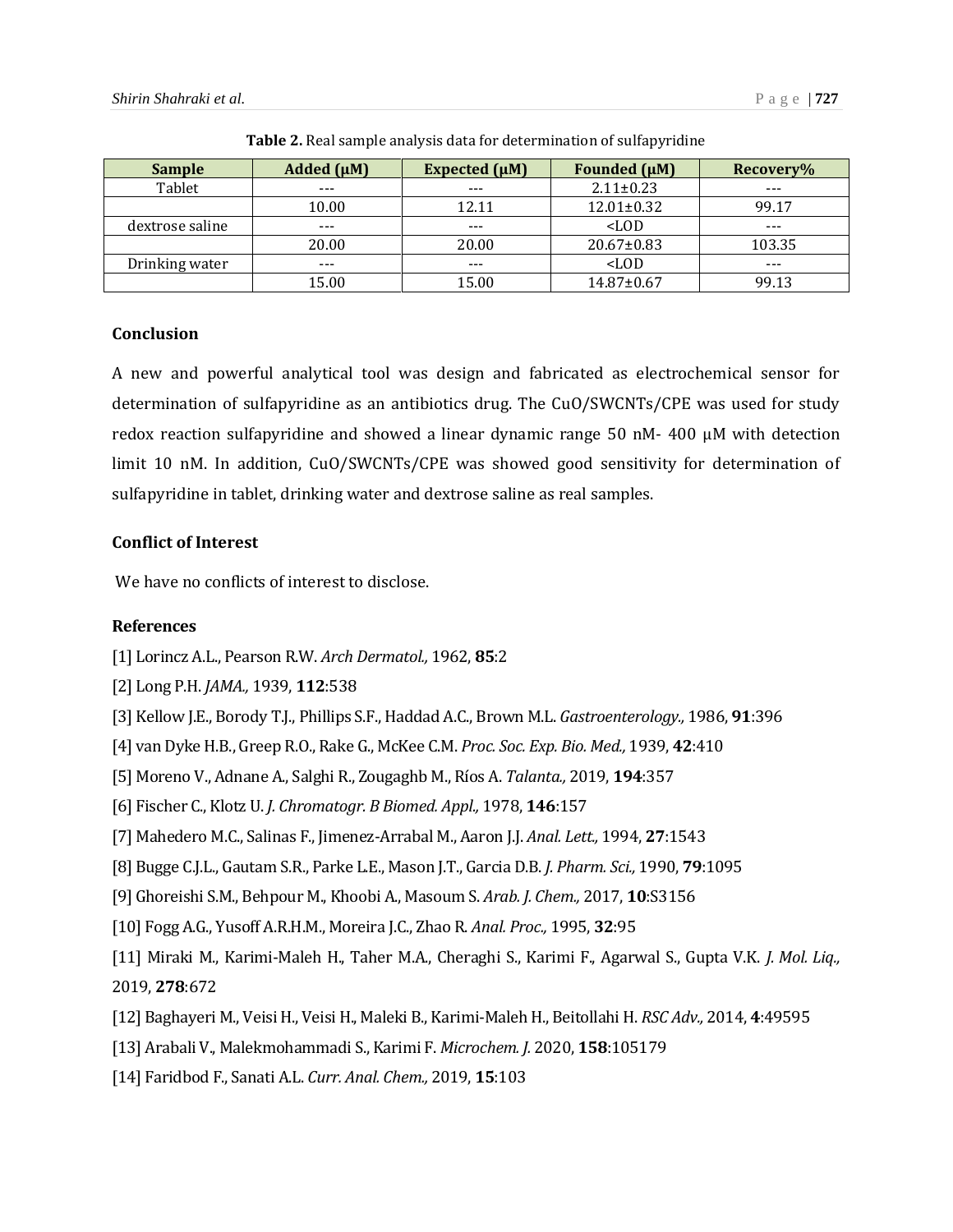- [15] Karimi-Maleh H., Sheikhshoaie M., Sheikhshoaie I., Ranjbar M., Alizadeh J., Maxakato N.W., Abbaspourrad A. *New J. Chem.,* 2019, **43**:2362
- [16] Hojjati-Najafabadi A., Rahmanpour M.S., Karimi F., Zabihi-Feyzaba H., Malekmohammad S., Agarwal
- S., Gupta V.K., Khalilzadeh M.A. *Int. J. Electrochem. Sci.,* 2020, **15**:6969
- [17] Karimi‐Maleh H., Tahernejad‐Javazmi F., Daryanavard M., Hadadzadeh H., Ensafi A.A., Abbasghorbani M. *Electroanalysis.,* 2014, **26**:962
- [18] Sanati A.L., Faridbod F., Ganjali M.R. *J. Mol. Liq.,* 2017, **241**:316
- [19] Sanati A.L., Faridbod F. *Int. J. Electrochem. Sci.,* 2017, **12**:7997
- [20] Fouladgar M. *J. Electrochem. Soc.,* 2018, **165:**B559
- [21] Keyvanfard M., Ahmadi M., Karimi F., Alizad K. *Chin. Chem. Lett.,* 2014, **25**:1244
- [22] Ensafi AA., Taei M., Khayamian T., Karimi-Maleh H., Hasanpour F. *J. Solid State Electrochem.,* 2010, **14**:1415
- [23] Abbasghorbani M. *Int. J. Electrochem. Sci.,* 2017, **12**:11656
- [24] Karimi-Maleh H., Hatami M., Moradi R., Khalilzadeh M.A., Amiri S., Sadeghifar H. *Microchim. Acta* 2016, **183**:2957
- [25] Shabani-Nooshabadi M., Tahernejad-Javazmi F. *RSC Adv.,* 2015, **5**:56255
- [26] Sadeghi R., Karimi-Maleh H., Bahari A., Taghavi M. *Phys. Chem. Liq.,* 2013, **51**:704
- [27] Abbasghorbani M. *J. Mol. Liq.,* 2018, **266**:176
- [28] Karimi-Maleh H., Keyvanfard M., Alizad K., Fouladgar M., Beitollahi H., Mokhtari A., Gholami-Orimi
- F. *Int. J. Electrochem. Sci*., 2011, **6**:141
- [29] Shabani-Nooshabadi M., Roostaee M. *J. Mol. Liq.,* 2016, **220**:329
- [30] Fouladgar M., Karimi-Maleh H. *Ionics,* 2013, **19**:1163
- [31] Golikand A.N., Raoof J., Baghayeri M., Asgari M., Irannejad L. *Russ. J. Electrochem.,* 2009, **45**:192
- [32] Baghayeri M., Sedrpoushan A., Mohammadi A., Heidari M. *Ionics.,* 2017, **23**:1553
- [33] Ensafi A.A., Karimi‐Maleh H. *Drug Test. Anal.,* 2011, **3**:325
- [34] Ensafi A.A., Khoddami E., Rezaei B., Karimi-Maleh H. *Coll. Surf. B.,* 2010, **81**:42
- [35] Germi M.D., Mahaseni Z.H., Ahmadi Z., Asl M.S., *Mater. Charact.,* 2018, **145**:225
- [36] Azizian-Kalandaragh Y., Namini A.S., Ahmadi Z., Asl M.S., *Ceram. Int.,* 2018, **44**:19932
- [37] Ensafi A.A., Bahrami H., Rezaei B., Karimi-Maleh H. *Mater. Sci. Eng. C.,* 2013, **33**:831
- [38] Baghayeri M., Rouhi M., Lakouraj M.M., Amiri-Aref M. *J. Electroanal. Chem.*, 2017, **784**:69
- [39] Baghayeri M., Ansari R., Nodehi M., Razavipanah I., Veisi H. *Microchim. Acta.,* 2018, **185**:320
- [40] Karimi‐Maleh H., Karimi F., Alizadeh M., Sanati A.L. *Chem. Rec.,* 2020, **20**:682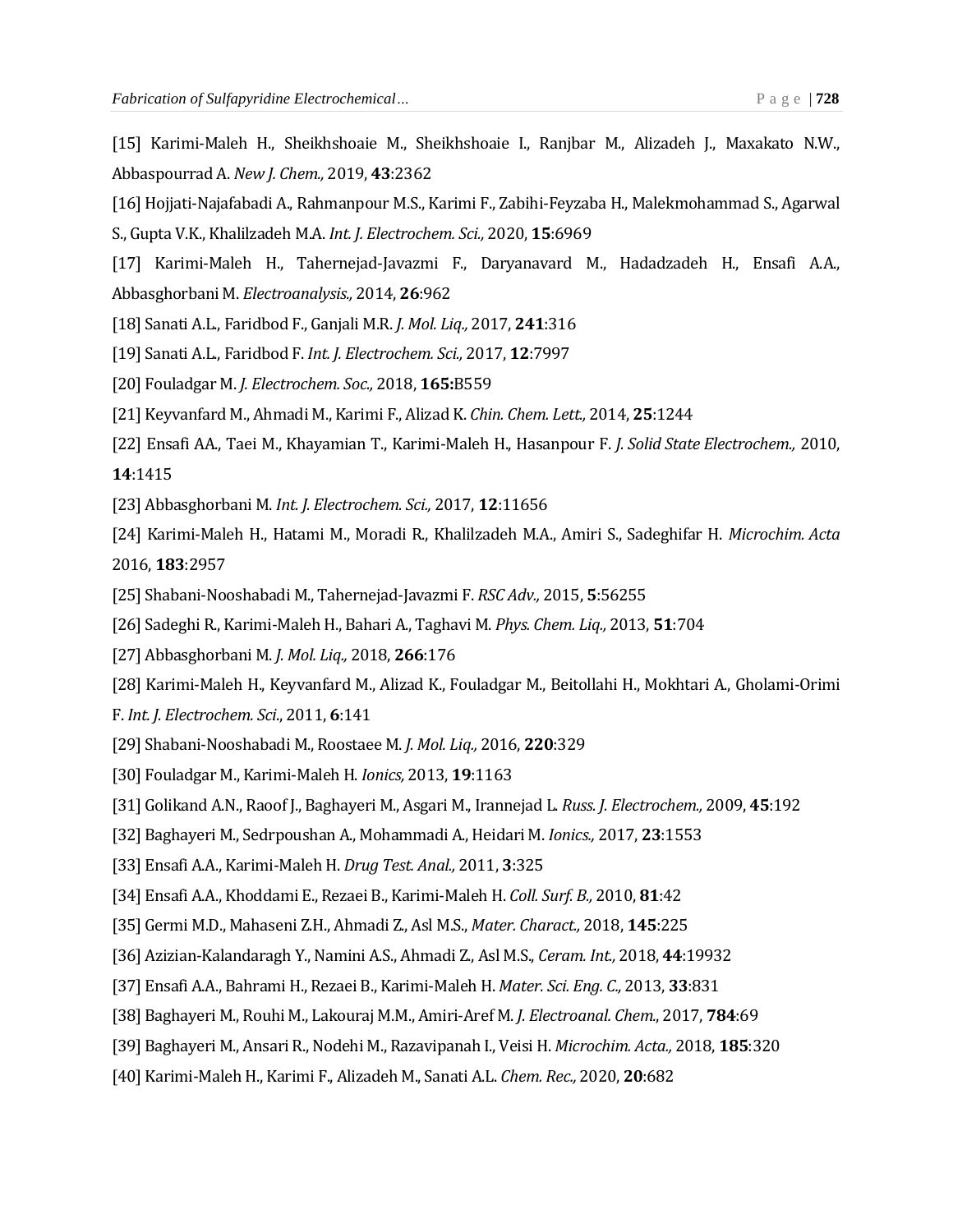[41] Nguyen T.P., Asl M.S., Delbari S.A., Namini A.S., Van Le Q., Shokouhimehr M., Mohammadi M., Ceram. Int., 2020, **46**:19646

[42] A.S. Namini, Z. Ahmadi, A. Babapoor, M. Shokouhimehr, M.S. Asl, *Ceram. Int.,* 2019, **45**:2153

[43] Amiri A., Baghayeri M., Nori S. *J. Chromatogr. A.,* 2015, **1415**:20

[44] Karimi-Maleh H., Kumar B.G., Rajendran S., Qin J., Vadivel S., Durgalakshmi D., Gracia F., Soto-Moscoso M., Orooji Y., Karimi F. *J. Mol. Liq.,* 2020, **314**:113588.

[45] Asl M.S., Nayebi B., Motallebzadeh A., Shokouhimehr M., *Compos. Part B-Eng.,* 2019, **175**:107153.

[46] Karimi-Maleh H., Karimi F., Malekmohammadi S., Zakariae N., Esmaeili R., Rostamnia S., Yola M.L.,

Atar N., Movagharnezhad S, Rajendran S., Razmjou A., Orooji Y., Agarwal S., Gupta V.K. *J. Mol. Liq.*, 2020, **310**:113185

[47] Fattahi M., Asl M.S., Delbari S.A., Namini A.S., Ahmadi Z., Mohammadi M., *Int J Refract Metals Hard Mater.,* 2020, **90**:105248.

[48] Ahmadi Z., Nayebi B., Asl M.S., Farahbakhsh I., Balak Z., *Ceram. Int.,* 2018, **44**:11431

[49] Delbari S.A., Nayebi B., Ghasali E., Shokouhimehr M., Asl M.S., *Ceram. Int.,* 2019, **45**:3207

[50] Mahaseni Z.H., Germi M.D., Ahmadi Z., Asl M.S., *Ceram. Int.,* 2018, **44**:13367

[51] Farahbakhsh I., Ahmadi Z., Asl M.S., *Ceram. Int.,* 2017, **43**:8411

[52] Parvizi S., Ahmadi Z., Zamharir M.J., Asl M.S., *Int J Refract Metals Hard Mater.,* 2018, **75**:10

[53] Yuan B., Wang H., Cai J., Peng Y., Niu Y., Chen H., Bai L., Zhang S., Jin J., Liu L., Xu C. *Sens. Actuator B Chem.,* 2019, **288**:180

[54] Yuan B., Sun P., Zhao L., Zhang D., Zhang Y., Qi C., Niu Y., Xu H., Xu C. *J. Electroanal. Chem.,* 2020, **861**:113945

[55] Xu C., Zhang S., Zang H., Yuan B., Fan R., Zhang N., Guo L., Niu Y., Zhang Y., Jin J. *Int. J. Electrochem. Sci.,* 2018, **13**:9794

[56] Yuan B., Xu C., Zhang R., Lv D., Li S., Zhang D., Liu L., Fernandez C. *Biosens. Bioelectron.,* 2017, **96**:1

[57] Wang H., Xu C., Yuan B. *Int. J. Electrochem. Sci.,* 2019, **14**:8760

[58] Baghayeri M., Alinezhad H., Fayazi M., Tarahomi M., Ghanei-Motlagh R., Maleki B. *Electrochim. Acta*, 2019, **312**:80

[59] Fu L., Wu M., Zheng Y., Zhang P., Ye C., Zhang H., Wang K., Su W., Chen F., Yu J., Yu A., Cai W., Lin C.T. *Sens. Actuator B Chem.,* 2019, **298**:126836

[60] Fu L., Zheng Y., Zhang P., Zhang H., Wu M., Zhang H., Wang A., Su W., Chen F., Yu J., Cai W., Lin C.T., *Bioelectrochem.,* 2019, **129**:199

[61] Fu L., Zheng Y., Zhang P., Zhang H., Zhuang W., Zhang H., Wang A., Su W., Yu J., Lin C.T. *Biosens. Bioelectron.,* 2018, **120**:102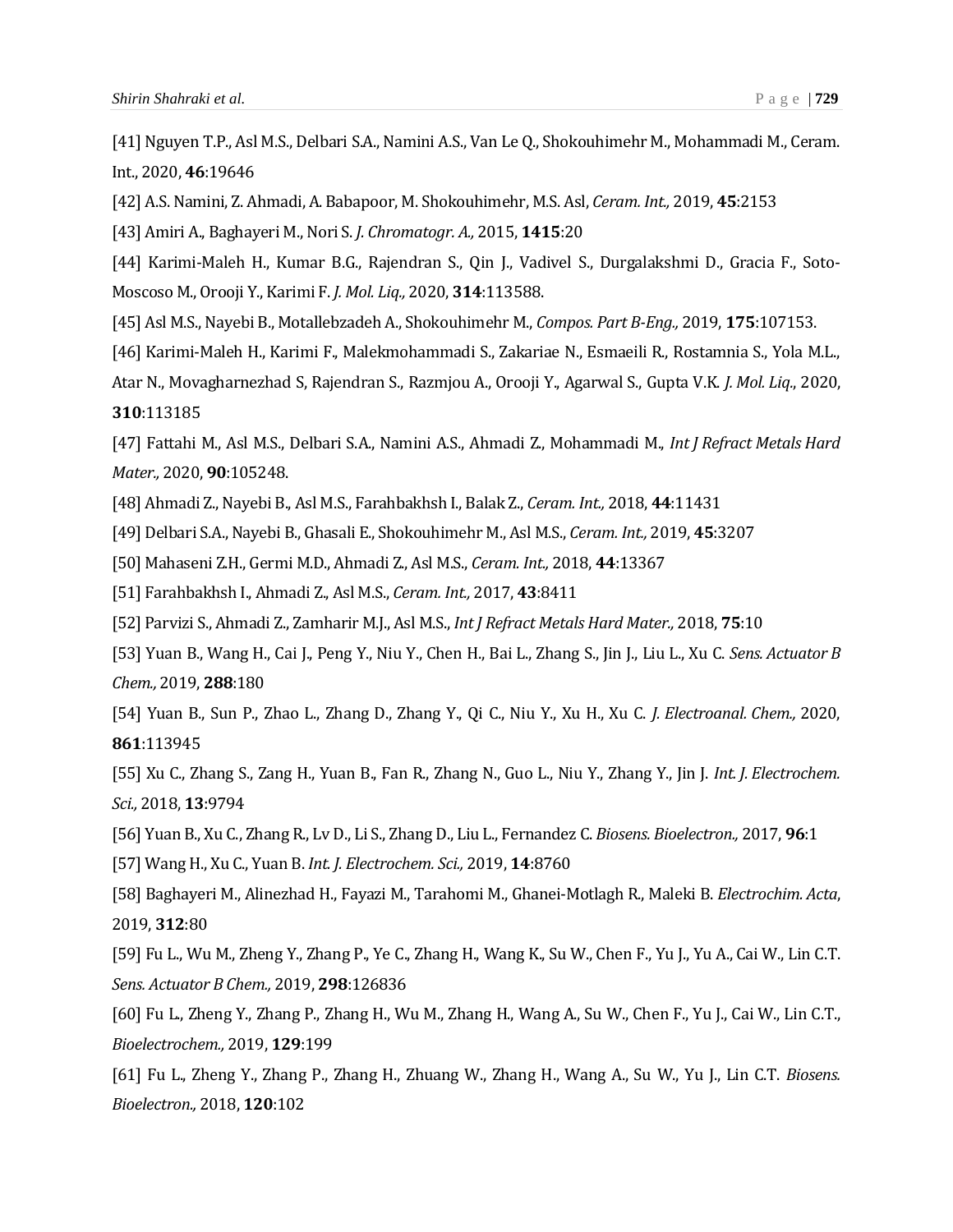- [62] Fu L., Xie K., Wang A., Lyu F., Ge J., Zhang L., Zhang H., Su W., Hou Y., Zhou C., Wang C., Ruan S. *Anal. Chim. Acta.,* 2019, **1081**:51
- [63] Karimi-Maleh H., Amini F., Akbari A., Shojaei M. *J. Coll. Interface Sci.*, 2017, **495**:61
- [64] Afshar S., Zamani H.A., Karimi-Maleh H. *Anal. Bioanal. Electrochem.,* 2019, **11**:1781
- [65] Mirmomtaz E., Ensafi A .A., Karimi-Maleh H. *Electroanalysis.,* 2008, **20**: 1973
- [66] Raoof J.B., Ojani R., Karimi-Maleh H*., J. Appl. Electrochem.,* 2009, **39**:1169
- [67] Ensafi A.A., Karimi-Maleh H., *Int. J. Electrochem. Sci.,* 2010, **5**:392
- [68] Afzali D., Karimi-Maleh H., Khalilzadeh M.A., *Environ. Chem. Lett.,* 2011, **9**:375
- [69] Karimi-Maleh H., Tahernejad-Javazmi F., Gupta V.K., Ahmar H., Asadi M.H., *J. Mol. Liq.,* 2014, **196**:258
- [70] Moghaddam H.M., Beitollahi H., Tajik S., Malakootian M., Maleh H.K., *Environ. Monit. Assess.,* 2014, **186**:7431
- [71] Khalilzadeh M.A., Karimi-Maleh H., Amiri A., Gholami F., *Chin. Chem. Lett.,* 2010, **21**:1467
- [72] Ensafi A.A., Karimi-Maleh H., Mallakpour S. *Colloids Surf B.,* 2013, **104**:186
- [73] Ensafi A.A., Karimi-Maleh H., Mallakpour S. *Electroanalysis.,* 2011, **23**:1478
- [74] Tahernejad-Javazmi F., Shabani-Nooshabadi M., Karimi-Maleh H. *Talanta.,* 2018, **176:** 208
- [75] Karimi-Maleh H., Cellat K., Arıkan K., Savk A., Karimi F., Şen F. *Mater. Chem. Phys.,* 2020, **250**:123042
- [76] Karimi-Maleh H., Ensafi A.A., Ensafi H.R. *J. Brazil. Chem. Soc.,* 2009, **20**:880
- [77] Moshirian-Farahi S.S., Zamani H.A., Abedi M. *Eurasian Chem. Commun.,* 2020, **2**:702
- [78] Bijad M., Karimi-Maleh H., Khalilzadeh M.A. *Food Anal. Method.,* 2013, **6**:1639
- [79] Jamali T., Karimi-Maleh H., Khalilzadeh M.A. *LWT-Food Sci. Technol.,* 2014, **57**:679
- [80] Baghizadeh A., Karimi-Maleh H., Khoshnama Z., Hassankhani A., Abbasghorbani M. *Food Anal. Method.,* 2015, **8**:549
- [81] Shamsadin-Azad Z., Taher M.A., Cheraghi S., Karimi-Maleh H. *J. Food Measure. Characterizat.,* 2019, **13**:1781
- [82] Fouladgar M. *Measurement*, 2016, **86**:141
- [83] Karimi‐Maleh H., Karimi F., Orooji Y., Mansouri G., Razmjou A., Aygun A., Sen F. *Sci. Rep.,* 2020, **10**:11699
- [84] Bard A.J., Faulkner L.R., *Electrochemical Methods: Fundamentals and Applications*, Wiley, New York, 2001
- [85] Liu Z., Zhang Y., Feng J., Han Q., Wei Q. *Sens. Actuat. B Chem.,* 2019, **287**:551
- [86] Ghoreishi S.M., Behpour M., Khoobi A., Masoum S. *Arab. J. Chem.,* 2017, **10**:S3156